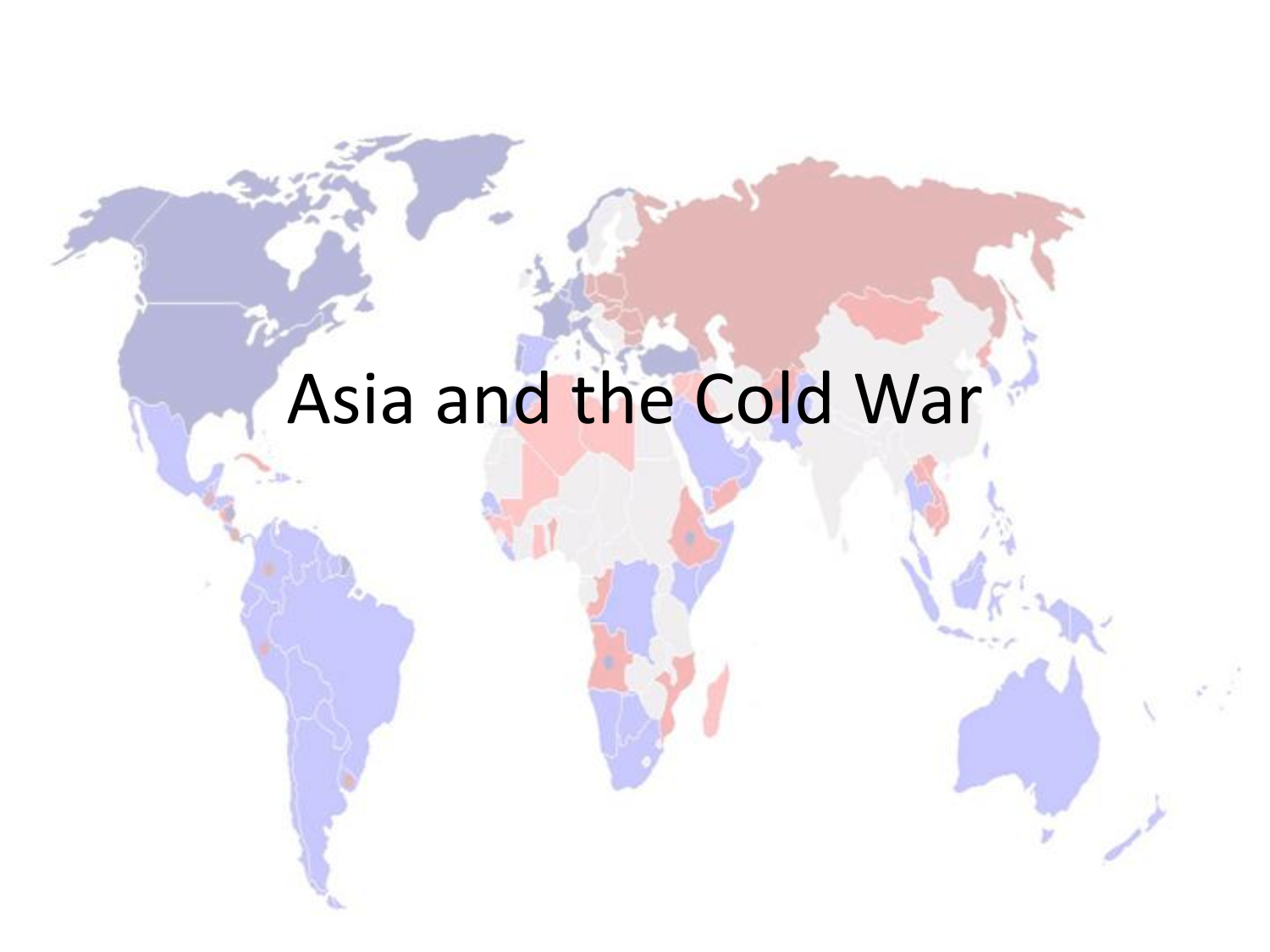## Fighting the Cold War

- **Proxy Wars** 
	- The USA and USSR never directly fought, instead they fought proxy wars
		- Indirectly
- Decolonization
	- The process by which European granted independence to their former imperial holdings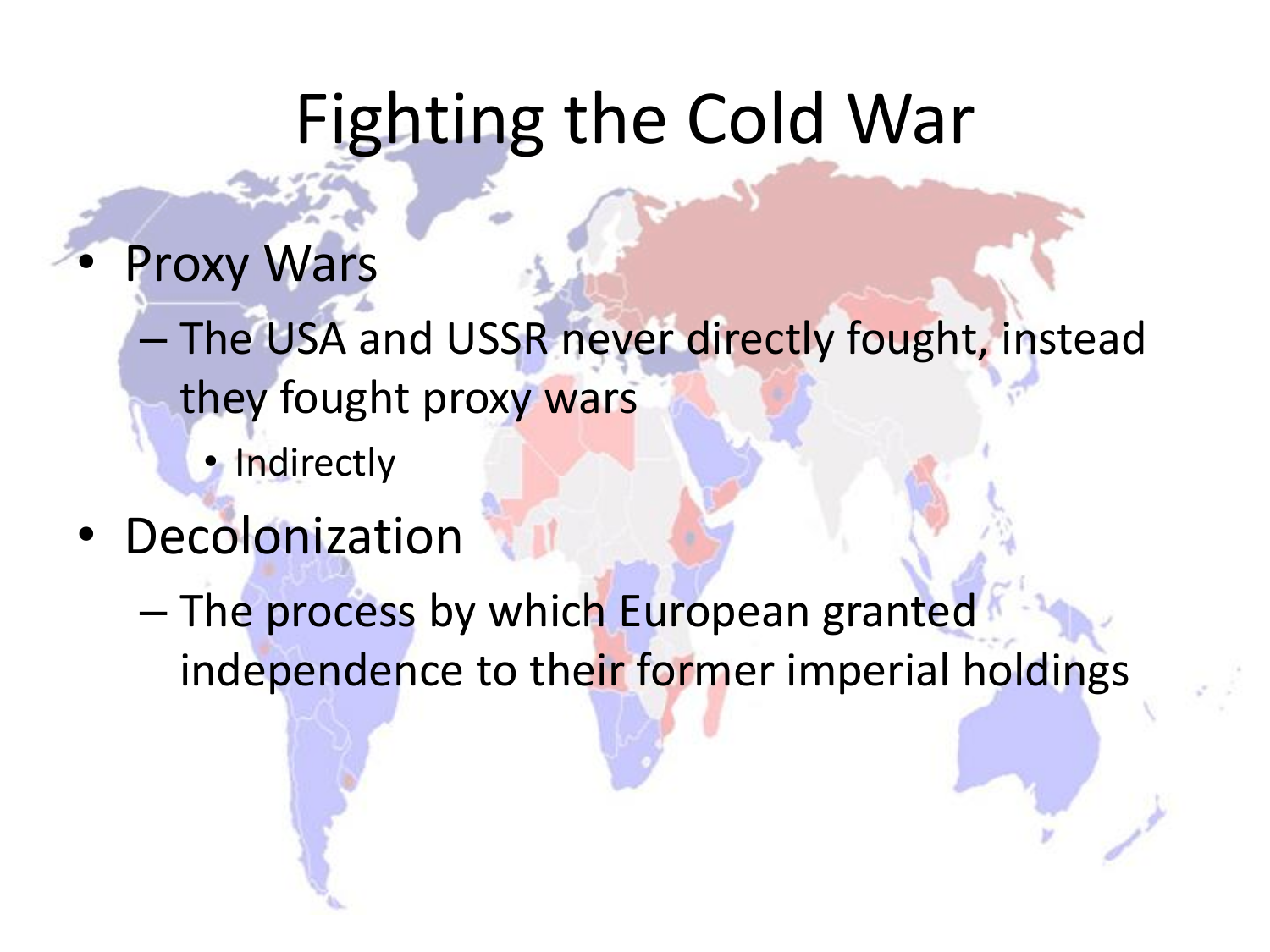# India

- Led by actions of Mahatma Gandhi India gained independence in 1947
	- Used policy of non-violence
	- Pakistan created August 14th as a Muslim State
	- India created August 15th as a Hindu State
	- Led to Great Migration and border conflicts between India and Pakistan
- Served as an example to other Asian Nations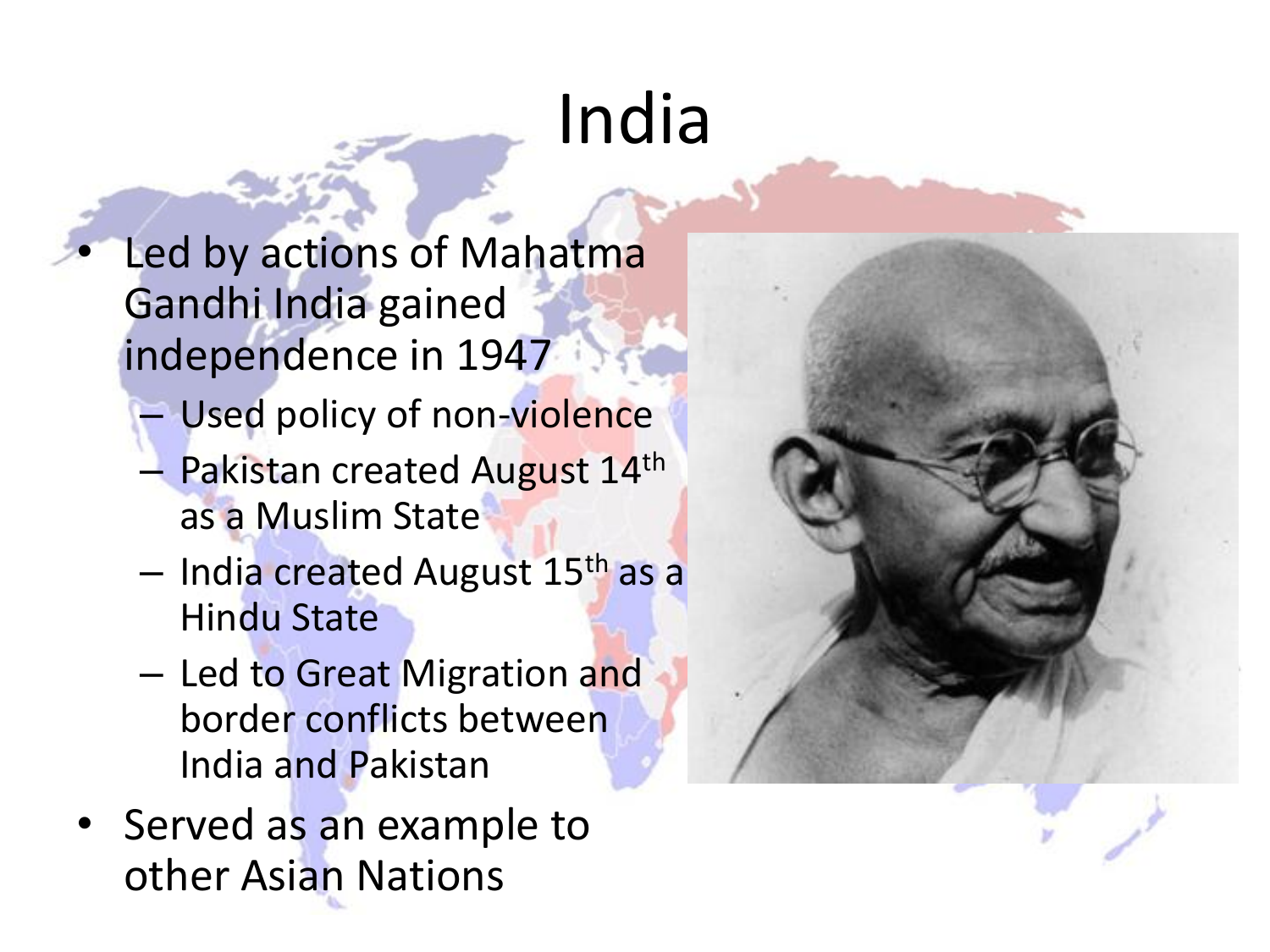### Israel

- May 14, 1948 Israel is formally established by the United Nations – Palestinians not involved in process of state formation
	- Led to **constant**  resentment towards Israel and the West

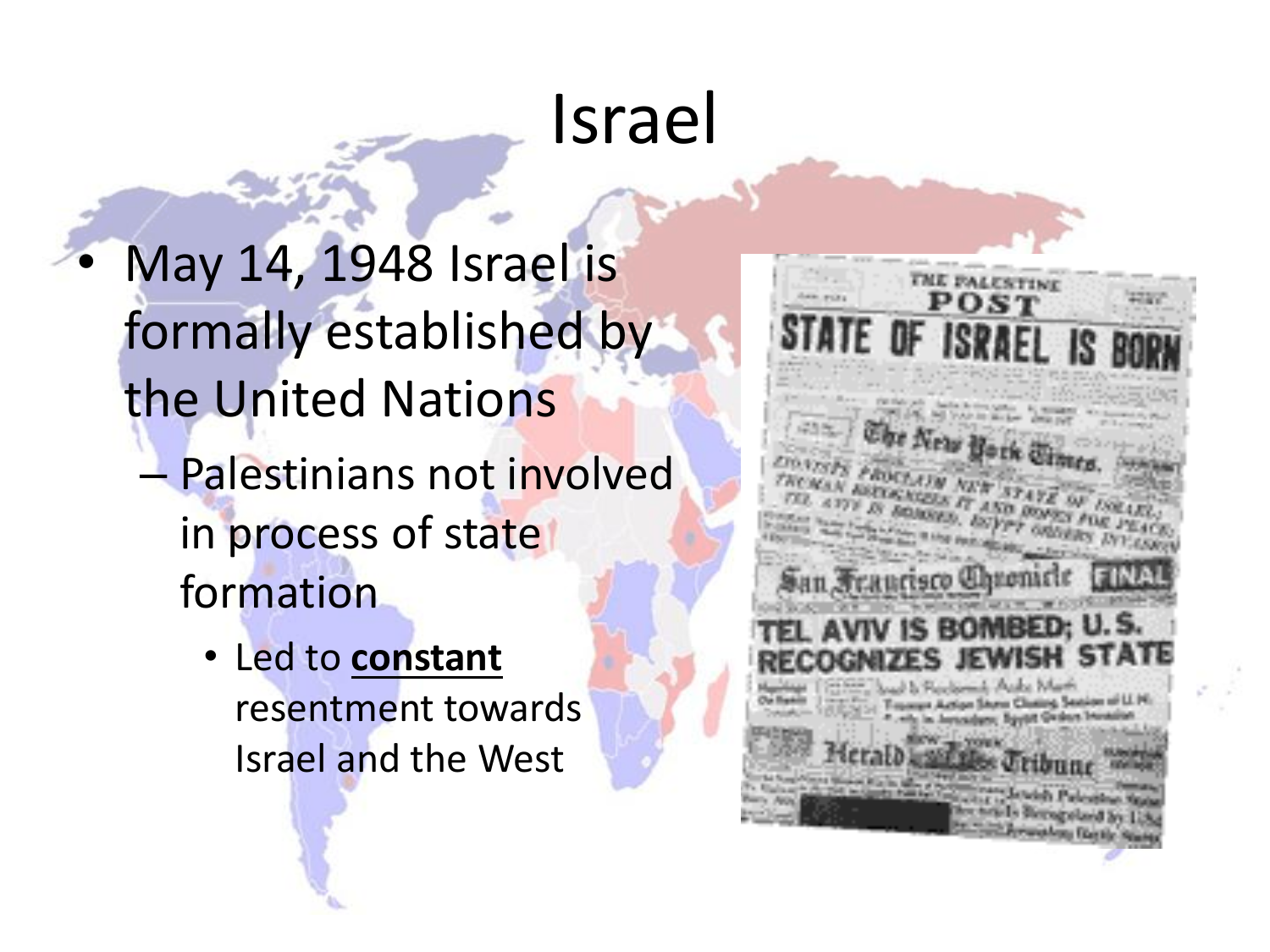# Malayan Emergency

- 1948 -1960
- **Malayan National** Liberation Army
	- Militant arm of Malayan Communist Party
	- Used Guerilla Tactics
		- Jungle Fighting against British **Control**
- British Win
	- Grant Independence in 1957

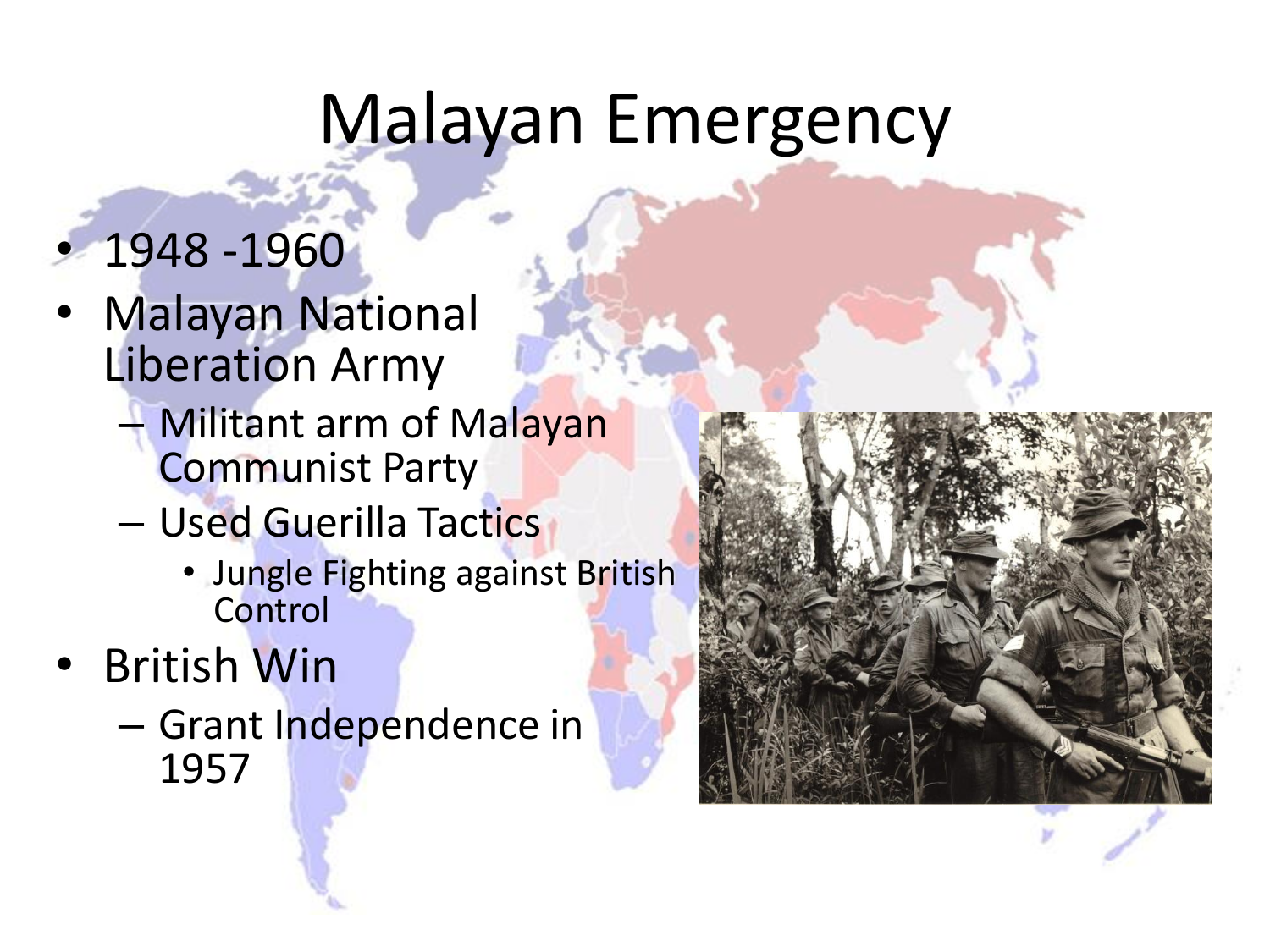# Korean War

• Korea freed from Japanese control – North Korea (with support of USSR) invaded South Korea (who was supported by the USA)

• Fought openly from 1950-1953

– Still technically at war

Photo # SC 357227 Troops watch bombardment of enemy-held area in Korea, Feb. 1951



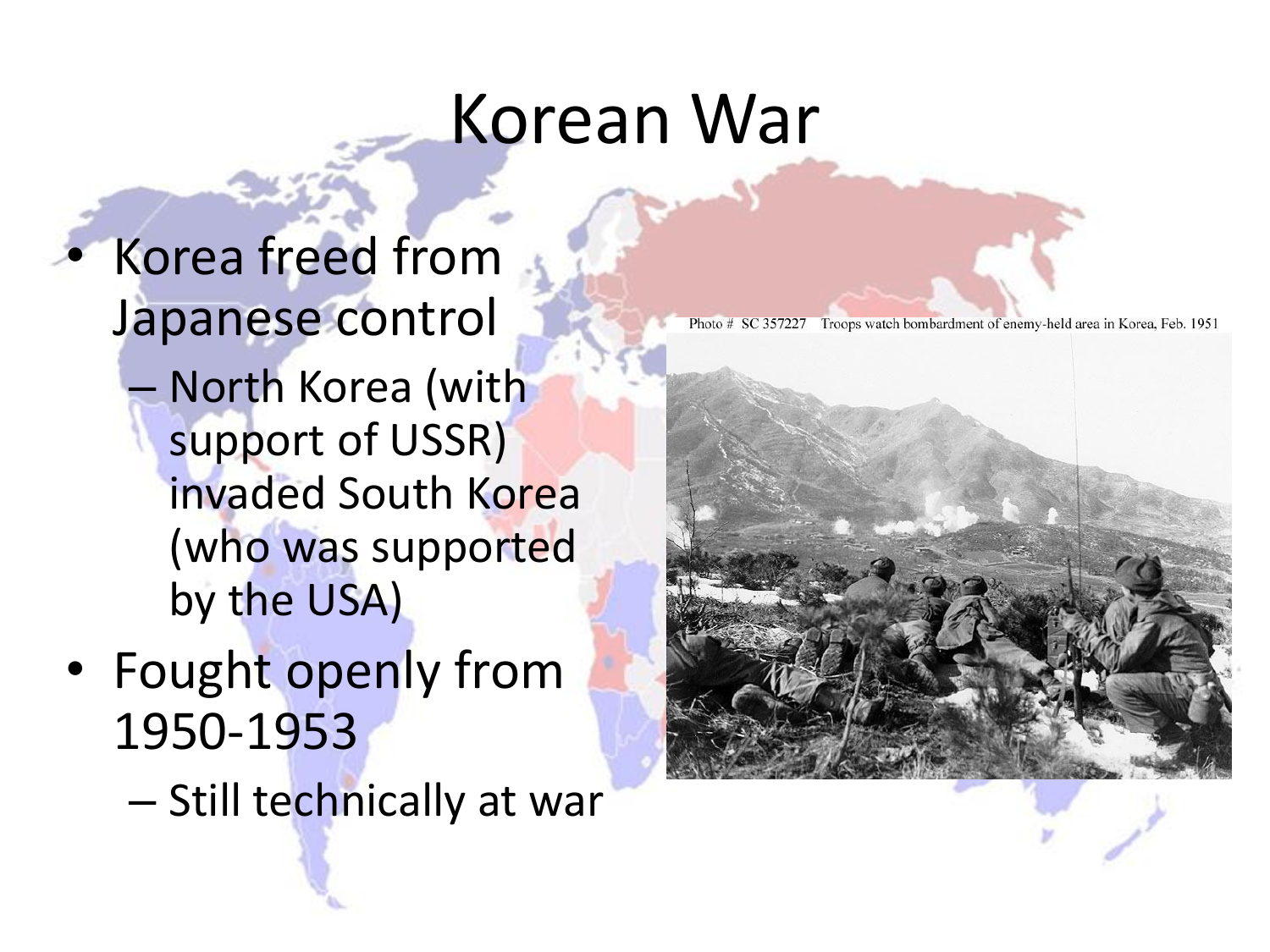#### Vietnam War

#### • 1955-1975

- US attempt to prevent North Vietnamese (Communist) take over of South Vietnam
	- North Vietnamese assisted by China and the Soviet Union
- Started with use of advisors
	- Followed by troop surges
	- "Hearts and minds"
- By the end very un-popular war
- Public opinion had shifted away from containment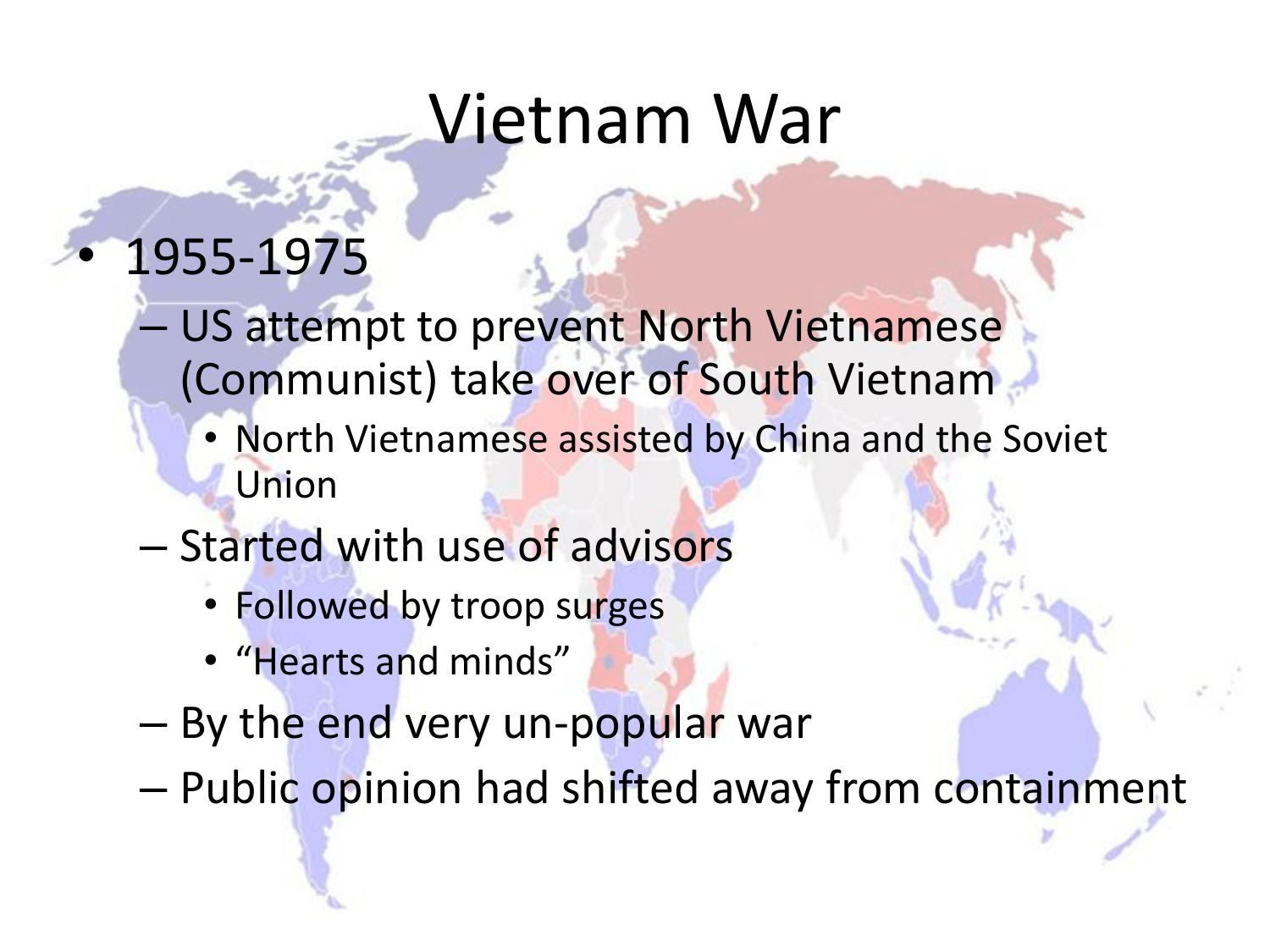# Afghanistan

- USSR invades Afghanistan
	- December 1979
	- Trying to help prop up communist government there
- Charlie Wilson's War
	- US Senator from Texas
	- Increases funding for CIA operations in Afghanistan
		- Bought anti-aircraft missiles to shoot down soviet helicopters